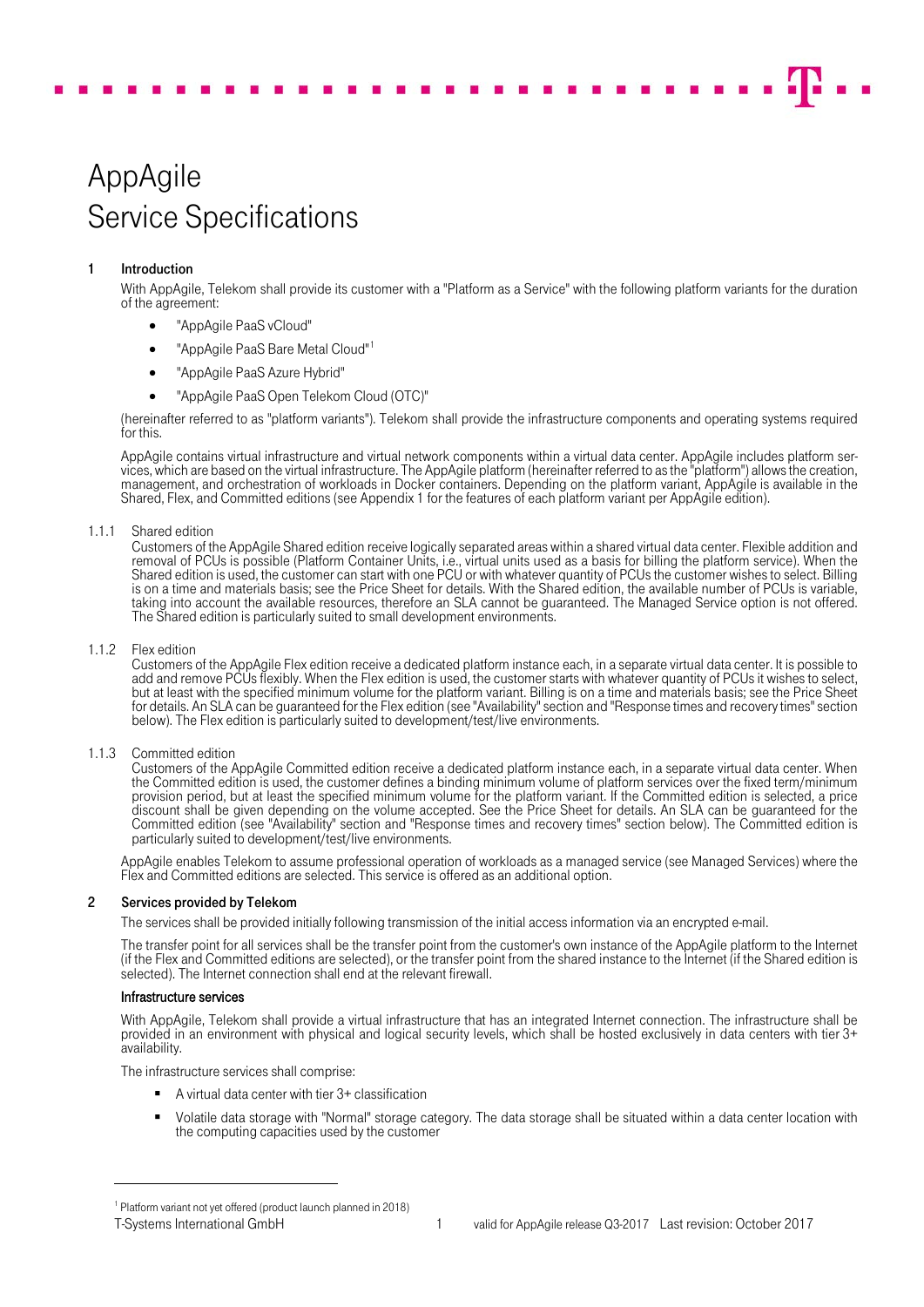

- An Internet connection for AppAgile workloads from the cloud. This service shall comprise an Internet connection with a defined or variable bandwidth that is encrypted (SSL) and protected by multiple security levels, with independent security technologies as well as firewalls. Virtual private networks (VPN) and specific bandwidths shall be included or optional depending on the platform variant (see Appendix 1)
- Two externally accessible IP addresses, static or dynamic depending on the platform variant (see Appendix 1)
- Virtual network and security services including load balancer, firewalls, and routing
- Network virtualization for separating customer landscapes

The customer may specify its own domain for the AppAgile instance provided. If it does not do so, Telekom shall allocate a domain to the customer.

### Platform services

The AppAgile platform shall include the automated and managed services of the AppAgile core system with the following services:

- A dedicated instance of AppAgile for the customer's workloads (Flex and Committed editions). With the Shared edition, the workloads shall be logically separated on a shared instance of the platform
- The platform service usable by the customer shall be defined by PCUs (Platform Container Units). One PCU shall correspond to 1 vCPU, 1 GB RAM, 2 GB HDD (not persistent). See the Price Sheet for more details
- A management portal, through which platform users may be created, managed, and deleted as administrators or developers
- A self-service portal for use and control of the platform
- Flexible adjustment of the consumption of vCPU, RAM, and data storage by the customer's workloads. Consumption shall be recorded to the nearest hour as PCUh. Calculation of a PCUh is described in the Price Sheet
- Access to a repository with middleware and database products approved for use on the platform (see Appendix 2 to these Service Specifications). The products shall be provided as Docker images and may be used by the customer as a workload in Docker containers, at the customer's discretion
- Horizontal scaling through the creation or deletion of additional instances by suitable workloads. The platform shall adapt the required computing and storage capacities dynamically
- Monitoring of platform availability by measuring the accessibility of accesses as well as the status of all running containers

The following optional services may be ordered for an additional charge:

- The customer may transfer designated components from the above-mentioned repository to Telekom's operating responsibility (see Managed Services). The applicable charges for this are specified in the Price Sheet
- The customer shall receive support for an automated build process for the customer's application from an application-specific repository. This service may be ordered optionally as a consulting service
- Support for the definition of company-specific application landscapes in the form of quick-starts. The customer may combine different components using these quick-starts. This service may be ordered optionally as a consulting service

#### Disaster recovery, backup, and restore

AppAgile is designed for production of tier 3+ workloads. For this reason, disaster recovery functions shall not be included in standard orders. The data centers shall be equipped with fully redundant components at all levels, which meet high availability requirements.

- AppAgile shall provide an automatic backup of the system data.
- Application data shall not be backed up. This functionality may be ordered as an optional extra depending on the platform variant (see "Optional services" below).
- Recovery of backed up data shall be carried out at the customer's request, by consultation with the support team.

#### Operating times

- Operating time (uptime) refers to the period of time in which the services are available. Operating times shall be 24/7 as standard (CET).
- Attended operation time (AOT) refers to the period in which technical support is accessible, and in which incidents that may affect system availability are processed. Flex and Committed edition customers may select AOT as AOT OFFICE TIME or AOT FULL TIME; the charges for this vary (see Price Sheet).
- Attended operation times for OFFICE TIME shall be from 8:00 am to 6:00 pm, Monday through Friday, excluding national holidays (CET).
- The attended operation time for FULL TIME shall be 24/7.

#### Availability

- The minimum availability for the Flex and Committed editions shall be 99.5 percent for the respective platform variant, as an annual average. If the customer need 99,9 percent availability, the option "Premium (99,9%)" has to be ordered.
- There shall be no minimum availability for the Shared edition. However, Telekom shall endeavor to keep service restrictions of the Shared edition to a minimum.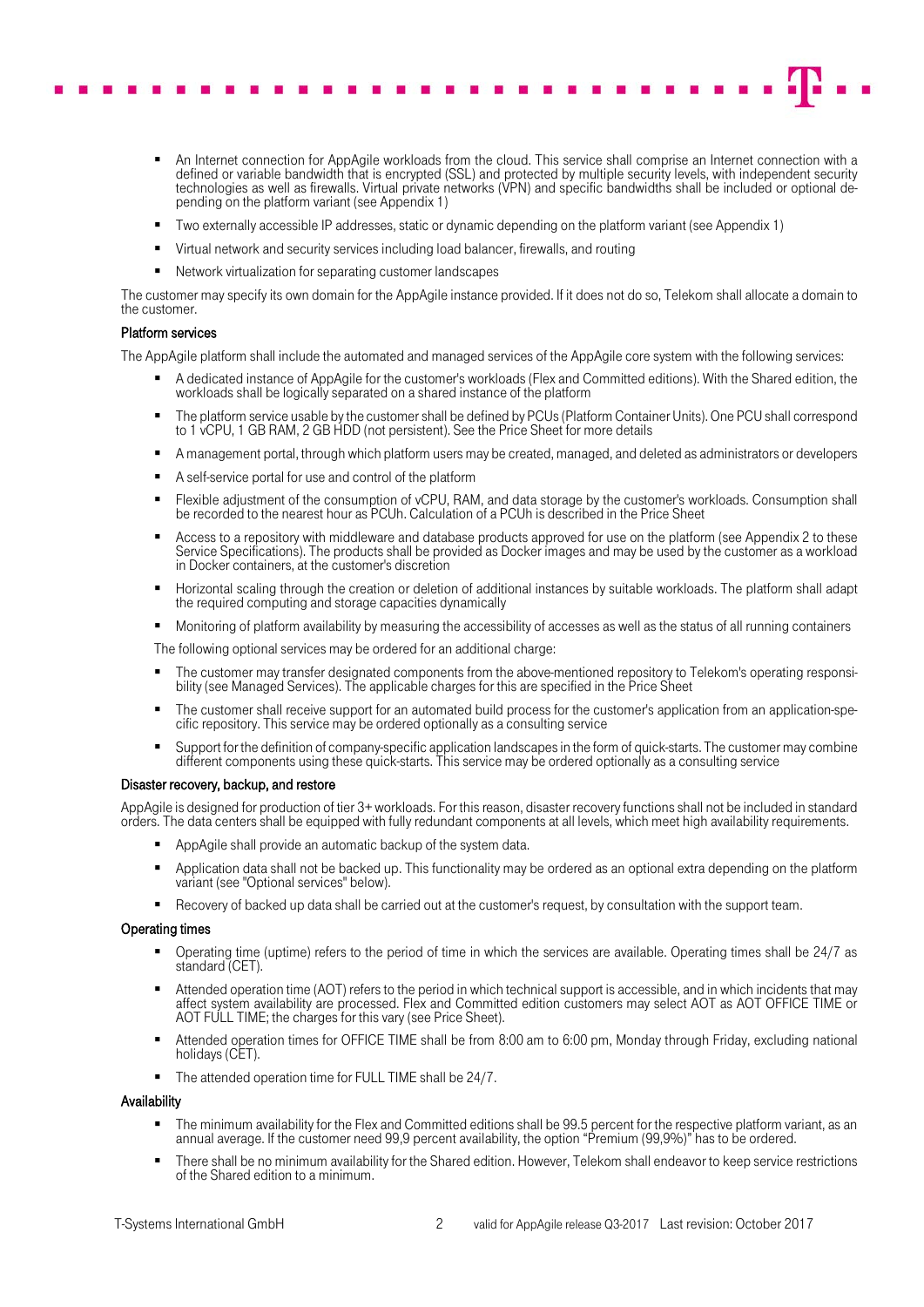- Availability shall be calculated on the basis of the actual availability in relation to the AOT. Periods of non-availability due to planned maintenance and emergency changes that are actually carried out shall not be deemed downtimes.
- The actual availability shall be measured by the accessibility of the master and router nodes of the platform instance as well as the uptime of all Docker containers.

# **Support**

- The service desk shall be the customer's single point of contact for all incidents and service requests. Further measures shall be initiated and managed from here.
- Receipt of a ticket shall be confirmed by e-mail. The customer shall be updated about the ticket's status at Telekom's discretion and depending on how critical the incident is.
- Service desk services shall be provided in German as standard.
- All times shall be specified in Central European Time (CET).

## Maintenance

- **Maintenance work shall be carried out on a regular basis in order to ensure functionality and to integrate new technologies.**
- Telekom will install available and security relevant patches and hotfixes promptly. New versions or releases of software will be tested and installed by their own discretion. Telekom reserves the right, not to install new updates or releases.
- Maintenance work which could impair the availability of the cloud service shall be announced to the customer at the beginning of maintenance planning. Standard maintenance windows shall not be included as unplanned downtimes when calculating the availability.

#### Fault classes

|                          | Definition                                                                                                                                                           | Example                                                                                                                                                          |  |  |  |  |  |  |
|--------------------------|----------------------------------------------------------------------------------------------------------------------------------------------------------------------|------------------------------------------------------------------------------------------------------------------------------------------------------------------|--|--|--|--|--|--|
| Priority 1<br>(critical) | Interruption to business with substantial impact, particularly exten-<br>sive commercial impact:                                                                     | An incident causes a total failure of a WebShop and, consequently, loss of<br>sales.                                                                             |  |  |  |  |  |  |
|                          | The service is completely interrupted.                                                                                                                               |                                                                                                                                                                  |  |  |  |  |  |  |
| Priority 2<br>(serious)  | business or with process obstructions.                                                                                                                               | Downtimes or partial downtimes with an influence on the customer's An incident causes the non-accessibility of individual microservices or a web<br>application. |  |  |  |  |  |  |
|                          | A key function feature has failed or is significantly limited and neu- There is a serious operating restriction.<br>tralization as quickly as possible is necessary. |                                                                                                                                                                  |  |  |  |  |  |  |
| Priority 3               | Moderate or slight impact on or disruption to use:                                                                                                                   | An incident causes a minor operating restriction.                                                                                                                |  |  |  |  |  |  |
| (minor)                  | IT problem, other service, or other function feature is disrupted. Key "Cosmetic fault" with no impact on functionality.                                             |                                                                                                                                                                  |  |  |  |  |  |  |
|                          | features continue to be available.                                                                                                                                   | Layout and/or design faults.                                                                                                                                     |  |  |  |  |  |  |
|                          | Incident without availability restriction.                                                                                                                           |                                                                                                                                                                  |  |  |  |  |  |  |

## Response times and recovery times

Period from time of error reporting to initial response and then recovery.

|                  | Critical          | Serious                 | Minor                   |
|------------------|-------------------|-------------------------|-------------------------|
| Initial response | $\leq$ 15 minutes | $\leq$ 4 hours          | $\leq$ next working day |
| Recovery         | $\leq$ 4 hours    | $\leq$ next working day | $\leq$ 3 working days   |

There shall be no response or recovery time for the Shared edition. However, Telekom shall endeavor to keep service restrictions of the Shared edition to a minimum.

#### 3 Optional services

Telekom shall provide the following optional services, which need to be ordered separately, for an additional charge. These services can be ordered either through activation in the self-service portal or through a change request to the support team.

#### Additional platform services

Additional platform services, e.g., booking a virtual server, secure mail, and secure file transfer, can be provided for the Flex and Committed editions. These optional platform services shall be installed on additional servers outside the platform but within the customer's virtual infrastructure. Details of the service shall be agreed with the customer. Charges are specified in the Price Sheet.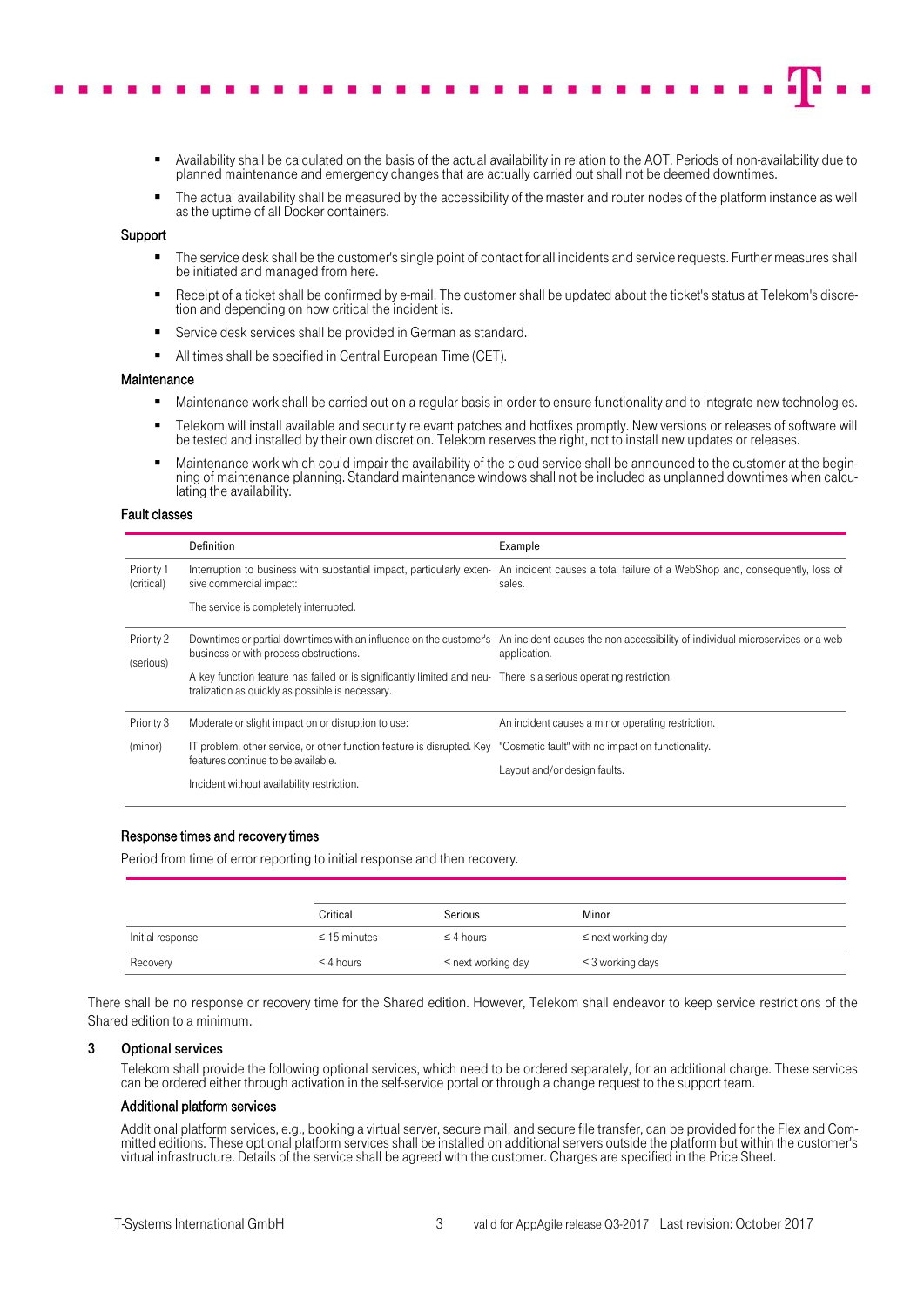# Additional infrastructure services

The customer may order additional, persistent data storage, if required, via the support team or, depending on the platform variant, via the order portal. The customer may choose between different storage categories depending on the platform variant (see Appendix 1).

The additional optional data storage ordered shall be situated at the same data center location as the other computing capacities used by the customer.

All storage categories may be ordered with a backup, which shall be mirrored redundantly on a second or, depending on the platform variant, third data storage medium.

The data created by the backup on the secondary data storage medium shall not reduce the available data storage that has been ordered by the customer. The automated backup shall be generated regularly at midnight (12:00 a.m. +/- 15 minutes) local time at the data center location. The backup shall be retained for 35 days. The backups may only be accessed by Telekom (see Appendix 1).

Additional VPN tunnels may be ordered by the customer depending on the platform variant (see Appendix 1 and Price Sheet).

<span id="page-3-0"></span>Bandwidth required by the customer shall be billed separately by GB (see Appendix 1 and Price Sheet).

### Managed Services for middleware or database products

The customer may commission Telekom to manage the middleware or database products specified in Appendix 2 if it selects the Flex or Committed edition. If Managed Services are ordered, Telekom shall manage all products within a project, i.e., partial product management within a project shall not be possible.

A prerequisite for the Managed Service is that the Docker images must be certified for operation by Telekom and must not have been modified by the customer, or certification must have been granted by means of a chargeable, optional individual test of the Docker images.

Administration rights for middleware products operated by Telekom as a Managed Service shall be intended exclusively for Telekom.

If the platform is to automatically scale a middleware product, this may be ordered as an optional service when the Managed Service is commissioned.

The Managed Service shall include the following Telekom services:

**ADMINISTRATION** 

- Administration of operational system parameters
- Changes to existing configurations and technical parameters of the middleware instance on request (change request)
- If necessary, configuration and adjustment of the load balancing as a function of the middleware instance
- Recording and administration of error lists, analysis of the error lists, and rotation of lists
- **Implementation of the Deutsche Telekom Group's security policies**
- Cleansing of logs, check logs, and temporary files of the middleware instances
- Monitoring and, if necessary, renewal of SSL certificates (not procurement)
- Starting and stopping of the application in line with the agreed procedures
- Administration of the integrated file system and the IP network of the middleware instances

USER ADMINISTRATION

■ Technical user administration (max. 5) at middleware level (user, groups)

INCIDENT MANAGEMENT

- Fault clearance measures during the attended operation time (AOT)
- **Provision of error lists for analysis upon request (in the event of an error)**
- Report on system-related middleware errors to the responsible contact of the customer
- Contact shall be made with the manufacturer and its support service (e.g., escalation to 3rd level support, provision of error lists to 3rd level support)

CHANGE MANAGEMENT

■ Implementation of changes during the agreed service hours, if applicable by arrangement for a charge

PATCH MANAGEMENT

- Installation of available and security-relevant patches and hotfixes after testing by Telekom. If the tests fail, Telekom reserves the right not to install a patch or hotfix
- **Information to the customer regarding the use of more recent software versions from the manufacturer**

BACKUP AND RECOVERY

- Weekly full backup of the middleware instances, including log files and application data at file system level
- 
- T-Systems International GmbH 4 valid for AppAgile release Q3-2017 Last revision: October 2017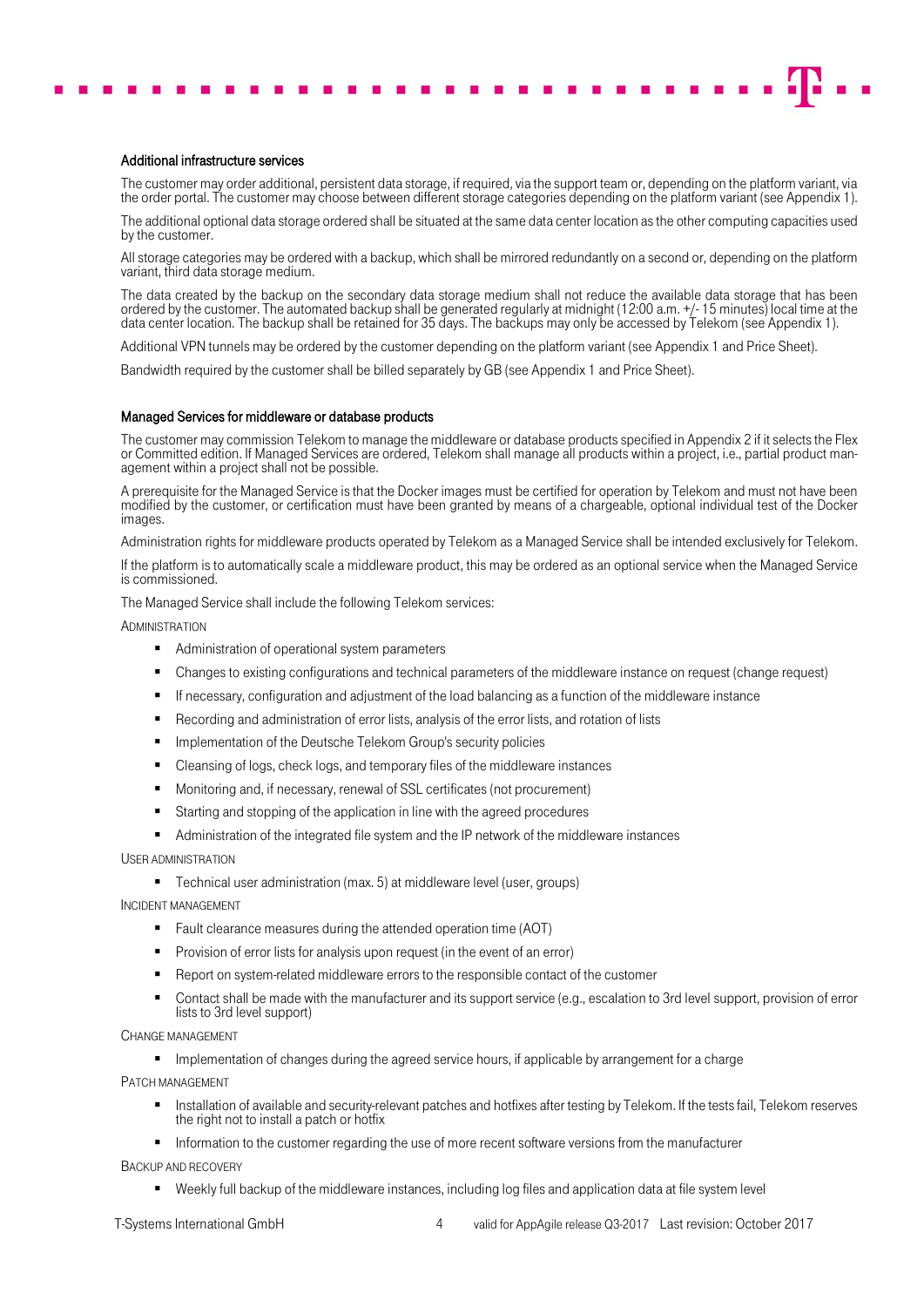- Daily differential backup of the middleware instances, including log files and application data at file system level
- Backups shall be deleted after 7 or 30 days, depending on the platform variant. See Annex 1 for details
- Recovery of backed up data shall be carried out at the customer's request, by consultation with the support team
- The data storage required for the backup must be ordered separately as an optional service

MONITORING

Monitoring of the middleware instances regarding system-relevant events

# Other optional services

The customer may order the services specified below separately; they are not included in Telekom's standard services. All corresponding services by Telekom shall be billed on a time and materials basis in accordance with the Price Sheet.

EXTENSION OF REPORTING

 The generation of customer-specific reports from a specified number of indicators, for measuring the use of the middleware products and the infrastructure with hourly resolution.

ALTERNATIVE DATA CENTER CONNECTION

 Several options are available for connecting the customer networks to the Telekom data centers, depending on the platform variant. The customer may select various connection options for the platform variants described; see Annex 1.

ONBOARDING (SUPPORT FOR ENTRY-LEVEL USE OF APPAGILE)

- By arrangement, Telekom shall give the customer support from an expert for entry-level use of AppAgile. Advice shall be given by telephone or via the Internet.
- In connection with the performance of these services, Telekom shall assume no responsibility for any specific result.
- **Support for the provision of additional middleware products, which are not currently offered on the platform.**

#### DATABASE PLANNING AND INSTALLATION

- **Ascertainment of installation and operating complexity.**
- Design planning in accordance with the customer's requirements.
- Calculation of resources for the operating phase in accordance with the customer's requirements and the technical prerequisites of the software manufacturer.
- Configuration of the database.
- Downtime test for a Premium solution.

DATABASE OPERATION

- **Periodic reporting of storage capacity and performance.**
- Advice for planning and implementation of disaster recovery measures with the aid of the platform.

# 4 The customer's duties to cooperate

The customer shall perform the following duties to cooperate in particular, free of charge:

- Following receipt of the initial access data, the customer must assign its own, secure password. Only then shall access to the platform be activated. Transfer of the password to third parties is prohibited.
- The customer must have Internet access as a prerequisite for receiving and using the services. The customer shall ensure that an appropriate network connection (MPLS, IP VPN or another secure network service) is available between its data center and the service transfer point.
- The customer shall provide Telekom with all required information for network connection.
- The customer shall provide the required hardware and software for use of the cloud services at its end (e.g., PC, notebooks, Internet browsers). This shall not be included in Telekom's service.
- To the extent that Telekom is not explicitly obligated to provide software licenses or subscriptions, all other licenses or subscriptions shall be provided by the customer.
- The customer shall also ensure that all data saved in the cloud service is free of viruses, malware, and other harmful software and does not infringe the rights of third parties or violate applicable law (e.g., storage of hatred-inciting content).
- The customer shall have sole ownership of the data and shall be responsible for handling and deleting data. Recovery of deleted data shall not be part of the standard operating services. The customer shall be responsible for backing up its own application data.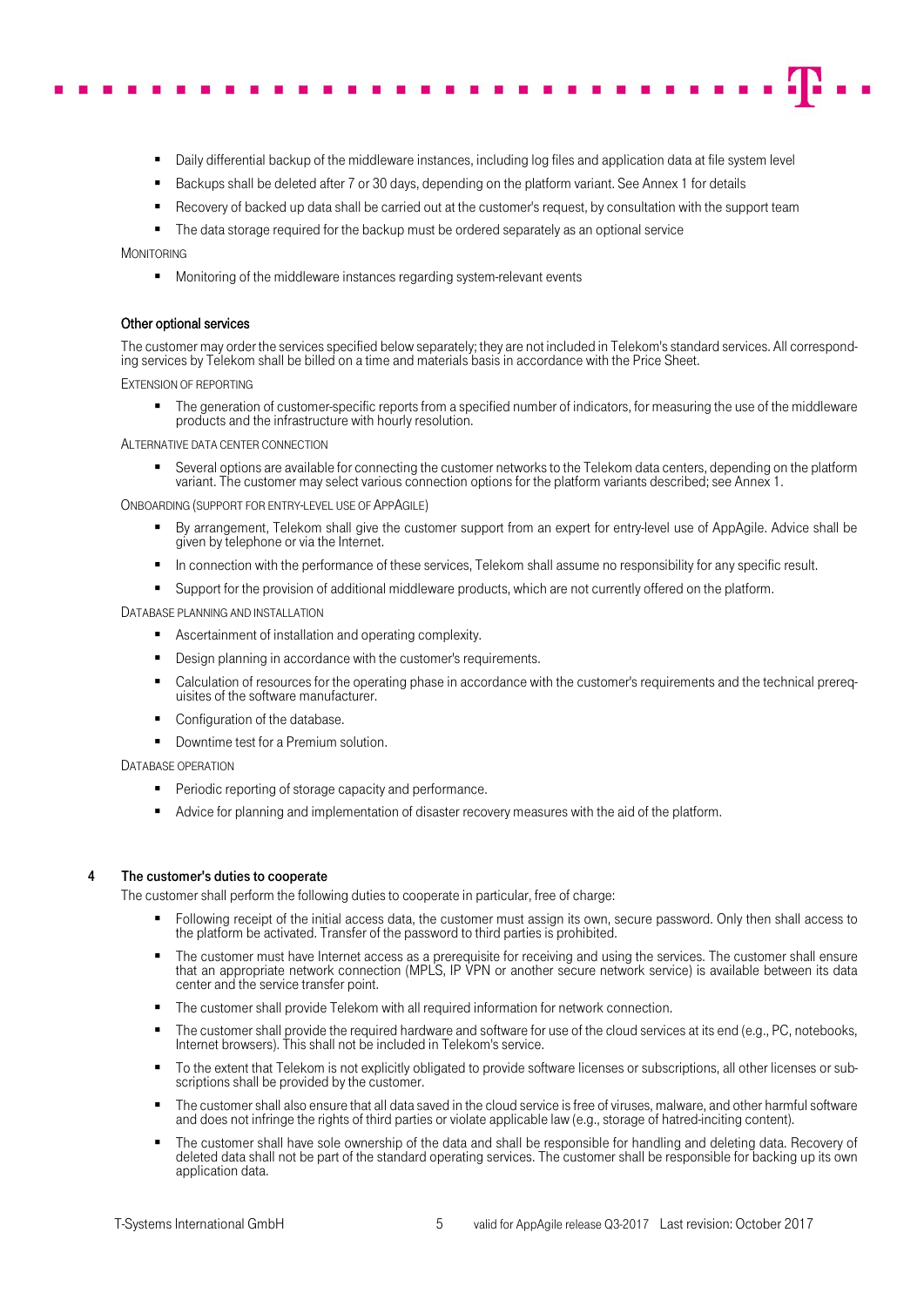- - If the customer uses Backup Integrated Storage, it must ensure that the data stored there is in a consistent state at the time of the automatic backup, in order to obtain usable backups.
	- The customer shall back up its own application data before the end of the agreement.
	- When using the automatic build process with integration in running operation, the customer must provide its application in accordance with the requirements of Telekom.
	- The customer must also adhere to all laws and regulations that apply to its use of the platform services. The customer shall be responsible for implementing and maintaining data protection and security measures for components that the customer provides or controls (e.g., in a virtual machine or application of the customer), as well as for ascertaining whether the platform services are suitable for storing and processing information that is subject to specific laws or regulations, e.g., sector-specific special regulations.

IF A DATABASE IS OPERATED BY TELEKOM

- **Release of the database, ready for operation, by the customer before inclusion in the Managed Service by Telekom.**
- Provision of the required software and licenses as well as all required documents.
- Description of the framework conditions for the planned database operation, e.g., in cases of optional request for Telekom to provide planning and installation services.
- Release of the installed database in cases of optional planning and installation.

# 5 Third-party rights

By concluding an agreement, the customer shall accept the conditions of use of Red Hat Limited available under the following link: www.redhat.com/licenses, or if Microsoft Azure services are included, the conditions of use of Microsoft azure.microsoft.com/de-<br>de/support/legal/.

## 6 Fixed term/minimum provision period and end of the service

The fixed term (minimum provision period) for AppAgile Shared and Flex editions shall be one month. The term shall start upon communication of the initial access information or upon provision ready for use. Thereafter, the agreement shall be concluded for an indefinite term. The agreement may be terminated by Telekom or the customer with a notice period of two weeks, in each case to the end of a calendar month; the written form must be used.

The fixed term (minimum provision period) for the AppAgile Committed edition shall be twelve months. The term shall start upon communication of the initial access information or upon provision ready for use. The agreement may be terminated by Telekom or the customer at the end of the fixed term with a notice period of six weeks; the written form must be used. If the agreement is not terminated, the fixed term (minimum provision period) shall be extended automatically by a further 12 months, unless one of the parties terminates the agreement before the end of the respective fixed term with six weeks' notice. This shall also apply to all further automatic extensions.

Following the end of the agreement, all data storage media used by the customer shall be released. Telekom shall then gradually overwrite the released storage capacity. Therefore, in its own interests, the customer must choose the termination date such that the customer has sufficient time to collect the data. Telekom has no obligation to retain the customer's data after the agreement ends.

Furthermore, the application data and personal data (administrative data) used or generated in the process of providing the service shall be deleted by Telekom or shall no longer be used.

The customer shall be responsible for ensuring compliance with statutory retention periods that affect the customer.

## 7 Changes to these Service Specifications and the Appendices

These Service Specifications for AppAgile products shall be subject to ongoing amendment and revision because the technical conditions are developing continuously due in particular to technical innovations. For this reason, the following provision applies to changes to the Service Specifications:

If the Service Specifications are amended by Telekom, the customer shall be given an updated version of the Service Specifications (email shall suffice). These shall apply as soon as the customer receives them. If the customer does not agree with the updated Service Specifications, it may terminate the agreement in compliance with the agreed notice periods and fixed terms/minimum terms. The previous version of the Service Specifications shall continue to apply until the termination takes effect. If, within six weeks of receiving the amended Service Specifications, the customer does not terminate the agreement in writing due to changes to the Service Specifications, the changes to the Service Specifications shall become part of the agreement when received by the customer. Telekom shall make specific reference to this consequence in the change notification.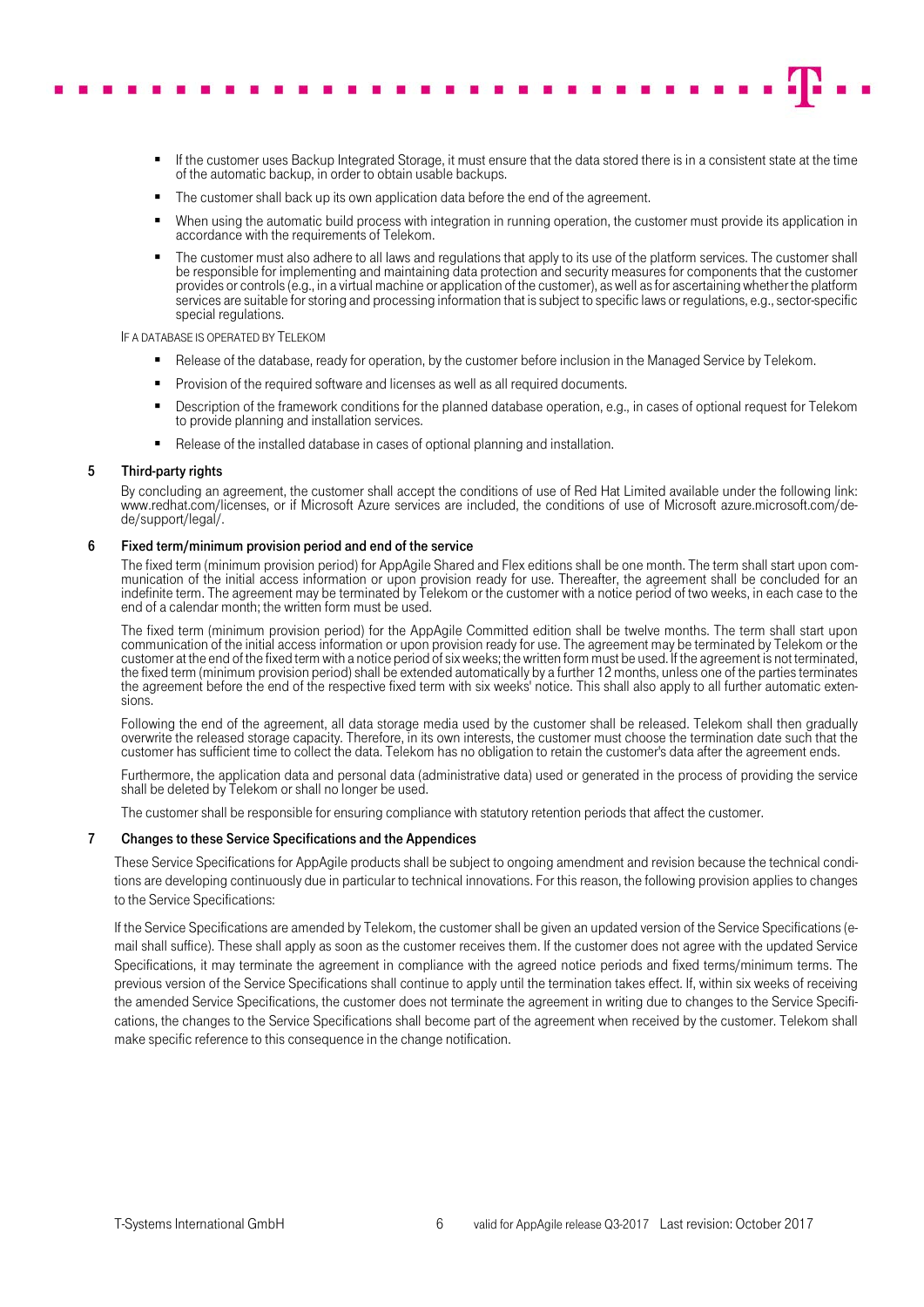# 8 Glossary

| Term/<br>abbreviation   | Description                                                                                                      |
|-------------------------|------------------------------------------------------------------------------------------------------------------|
| <b>BIS</b>              | Backup Integrated Storage                                                                                        |
| <b>CPU</b>              | Central Processing Unit                                                                                          |
| Docker                  | Open source software for isolation of virtual operating systems in containers, see www.docker.com                |
| DR                      | Disaster Recovery                                                                                                |
| <b>FW</b>               | Firewall                                                                                                         |
| GB                      | Gigabyte                                                                                                         |
| laaS                    | Infrastructure as a Service                                                                                      |
| IP                      | Internet Protocol                                                                                                |
| <b>IP VPN</b>           | Internet Protocol - Virtual Private Network                                                                      |
| <b>MPLS</b>             | Multiprotocol Label Switching (network connection)                                                               |
| <b>PCU</b>              | Platform Container Unit, 10,000 tpmC                                                                             |
| Persistent data storage | The independent data storage addressable by a container. This is retained even after deletion of a container.    |
| Project                 | A self-contained namespace on the platform, within a customer instance.                                          |
| <b>RAM</b>              | Random Access Memory                                                                                             |
| DC                      | Data Center                                                                                                      |
| <b>SLA</b>              | Service Level Agreement                                                                                          |
| <b>SSL</b>              | Secure Socket Layer                                                                                              |
| tpmC                    | Unit of measurement from the TPC-C Benchmark - http://www.tpc.org                                                |
| vApp                    | Virtual application in the vCloud environment (consists of one or multiple VMs)                                  |
| vCPU                    | Virtual CPU in the vCloud environment                                                                            |
| vDC                     | Virtual data center in the vCloud environment                                                                    |
| <b>VLAN</b>             | Virtual local network in the vCloud environment                                                                  |
| <b>VM</b>               | Virtual Machine                                                                                                  |
| Volatile data storage   | Data storage assigned to a container, which is deleted and overwritten at the time of deletion of the container. |
| <b>VPN</b>              | Virtual Private Network                                                                                          |

 $\blacksquare$ 

 $\blacksquare$ 

- 11 - 6

**COL**  $\sim$  $\sim$ 

Disclaimer: This document is a convenience translation of the German original. In case of discrepancy between the English and German versions, the German version shall prevail.

æ.,

r

**THE REAL PROPERTY**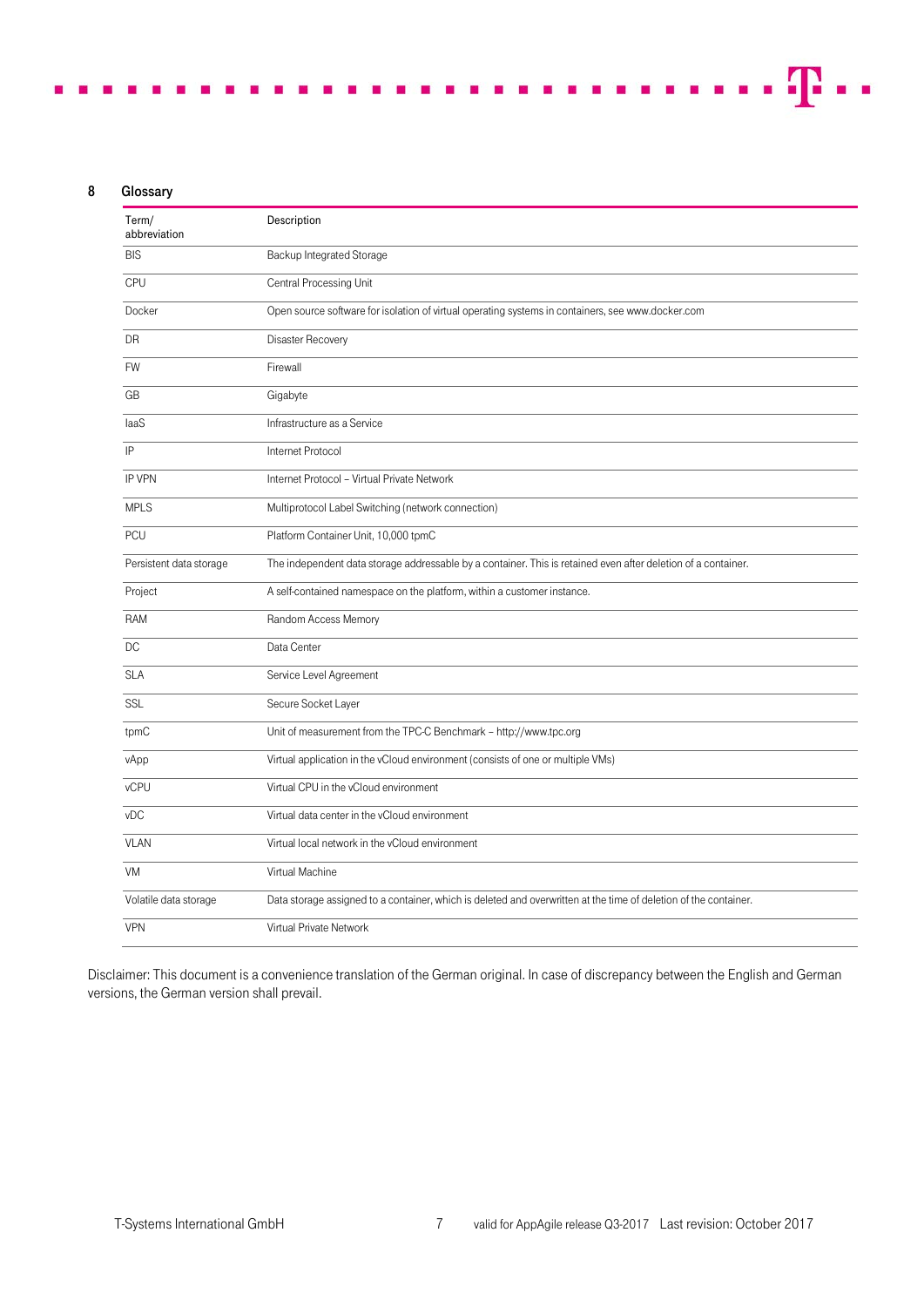# Appendix 1 Features of the individual AppAgile PaaS platform variants

This document describes the individual AppAgile PaaS variants and their features. This Appendix 1 is part of the Service Specifications and shall form part of the agreement if an agreement is concluded.

# Variants and features

| Variants                                                                |             | Private cloud                 | Public cloud |                                               |  |  |  |
|-------------------------------------------------------------------------|-------------|-------------------------------|--------------|-----------------------------------------------|--|--|--|
|                                                                         | vCloud      | Bare Metal Cloud <sup>2</sup> | Azure Hybrid | Open Telekom<br>Cloud (OTC)                   |  |  |  |
| <b>Shared Edition</b>                                                   | $\times$    |                               |              |                                               |  |  |  |
| <b>Flex Edition</b>                                                     | X           |                               | X            | Χ                                             |  |  |  |
| <b>Committed Edition</b>                                                | $\times$    |                               | X            | Χ                                             |  |  |  |
|                                                                         |             |                               |              | X  available / O  optional / -  not available |  |  |  |
| Features                                                                |             |                               |              |                                               |  |  |  |
| Infrastructure services included                                        |             |                               |              |                                               |  |  |  |
| Redundant Internet connection                                           | X           |                               | X            | X                                             |  |  |  |
| Two external IP addresses accessible by the customer                    | X           |                               | Χ            | X                                             |  |  |  |
| Dynamic IP address                                                      |             |                               | $\mathsf X$  |                                               |  |  |  |
| Static IP address                                                       | $\mathsf X$ |                               |              | $\mathsf X$                                   |  |  |  |
| Defined bandwidth per connection (2 MBIT/s)                             | Χ           |                               |              |                                               |  |  |  |
| Variable bandwidth per connection (up to 200 MBIT/s)*                   |             |                               | X            | $\overline{a}$                                |  |  |  |
| Variable bandwidth per connection (up to 300 MBIT/s)*                   |             |                               |              | X                                             |  |  |  |
| VPN tunnel for connection to customer's own network                     | X           |                               | $\circ$      | $\circ$                                       |  |  |  |
| Platform services included                                              |             |                               |              |                                               |  |  |  |
| Daily backup - 35-day retention period                                  | X           |                               | Χ            | Χ                                             |  |  |  |
| Availability                                                            |             |                               |              |                                               |  |  |  |
| Availability for Shared edition (best effort - no minimum availability) | Χ           |                               |              |                                               |  |  |  |
| Availability for Flex and Committed edition - Standard (99.5%)          | Χ           |                               | Χ            | X                                             |  |  |  |
| Availability for Flex and Committed edition - Premium (99,9%)           |             |                               | Χ            | $\mathsf X$                                   |  |  |  |
|                                                                         |             |                               |              |                                               |  |  |  |

X … available / O … optional / - … not available

 $\overline{a}$ 

<span id="page-7-0"></span><sup>&</sup>lt;sup>2</sup> Platform variant not yet offered (product launch planned in 2018)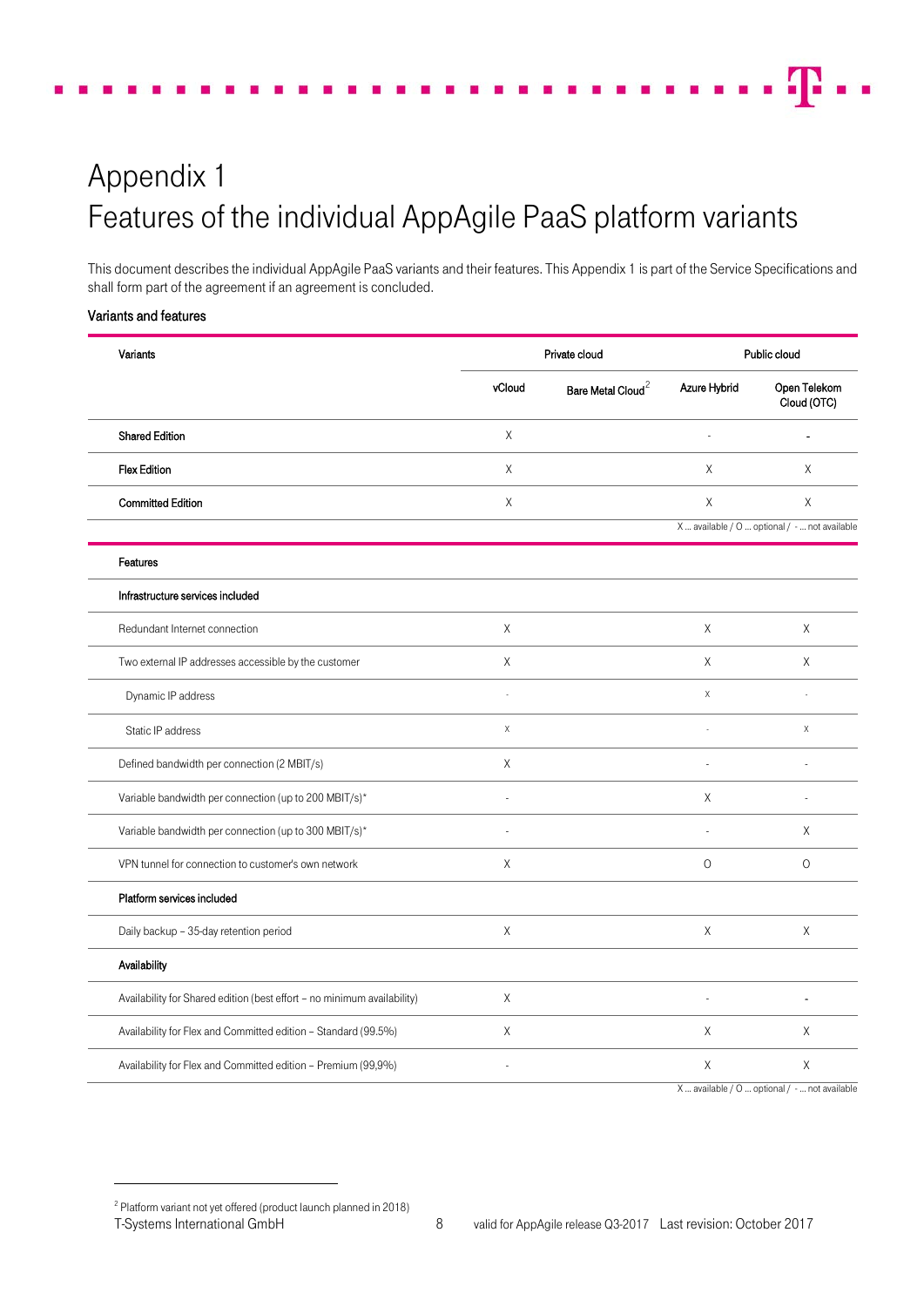| Persistent storage                                                                                                                                                                                                                                                                                                                                |         |         |         |
|---------------------------------------------------------------------------------------------------------------------------------------------------------------------------------------------------------------------------------------------------------------------------------------------------------------------------------------------------|---------|---------|---------|
|                                                                                                                                                                                                                                                                                                                                                   |         |         |         |
| vCloud - Entry data storage (designed for approx. 25 IOPS/100 GB)                                                                                                                                                                                                                                                                                 | $\circ$ |         |         |
| vCloud - Normal data storage (designed for approx. 400 IOPS/100 GB)                                                                                                                                                                                                                                                                               | $\circ$ |         |         |
| vCloud - High data storage (designed for approx. 400 IOPS/100 GB, synchro-<br>nously mirrored to another location. Access to this mirrored data storage is<br>switched by Telekom for all customers at the same time in the event of DR.)                                                                                                         | $\circ$ |         |         |
| Azure - Normal data storage (designed for approx. 500 IOPS/disc; locally re-<br>dundant storage (LRS), 3x mirrored in separate fault domains and upgrade<br>domains, but in the same data center)                                                                                                                                                 |         | $\circ$ |         |
| Azure - High data storage (designed for approx. 500 IOPS/disc; geo redun-<br>dant storage (GRS), 6x mirrored across two regions - DR)                                                                                                                                                                                                             |         | $\circ$ |         |
| Azure - Ultra High data storage (512-1024GB; ca. 2.300-5.000 IOPS/Disc,<br>150-250 MB/sec)                                                                                                                                                                                                                                                        |         | $\circ$ |         |
| OTC - Normal data storage (SATA Disc; up to 1.000 IOPS; up to 40 MB/s;<br>reaction time: 10-15 ms)                                                                                                                                                                                                                                                |         |         | $\circ$ |
| OTC - High data storage (SAS Disc; up to 3.000 IOPS; up to 120 MB/s; reac-<br>tion time: 6-10 ms)                                                                                                                                                                                                                                                 |         |         | 0       |
| OTC - Ultra High data storage (SSD Disk; up to 20.000 IOPS; up to 320 MB/s;<br>reaction time: 1-3 ms)                                                                                                                                                                                                                                             |         |         | 0       |
| Backup for persistent storage                                                                                                                                                                                                                                                                                                                     |         |         |         |
| vCloud - Backup Integrated Storage (BIS): All storage categories can also be<br>ordered as Backup Integrated Storage (BIS). In addition to data storage, BIS<br>also includes a data backup to secondary data storage. Telekom automati-<br>cally generates a backup of the primary data storage in secondary data stor-<br>age on a daily basis. | $\circ$ |         |         |
| Daily backup - 35-day retention period                                                                                                                                                                                                                                                                                                            | 0       |         |         |
| Extendable retention period +/- 1 day                                                                                                                                                                                                                                                                                                             | 0       |         |         |
| Azure - backup for data storage: A backup can be ordered for all storage<br>categories. This includes 6x redundant data storage, mirrored in separate<br>fault domains and upgrade domains and two data centers (DR).                                                                                                                             |         | $\circ$ |         |
| Daily backup - 35-day retention period                                                                                                                                                                                                                                                                                                            |         | $\circ$ |         |
| Extendable retention period +/- 1 day                                                                                                                                                                                                                                                                                                             |         | $\circ$ |         |
| OTC - backup for data storage: A backup can be ordered for all storage cat-<br>egories.                                                                                                                                                                                                                                                           |         |         | 0       |
| Daily backup - 35-day retention period                                                                                                                                                                                                                                                                                                            |         |         | $\circ$ |
| Extendable retention period +/- 1 day                                                                                                                                                                                                                                                                                                             |         |         | 0       |
| Network and connection                                                                                                                                                                                                                                                                                                                            |         |         |         |
| Additional IP address (dynamic)                                                                                                                                                                                                                                                                                                                   | $\circ$ | $\circ$ |         |
| Additional IP address (static)                                                                                                                                                                                                                                                                                                                    |         | $\circ$ |         |

T-Systems International GmbH 9 valid for AppAgile release Q3-2017 Last revision: October 2017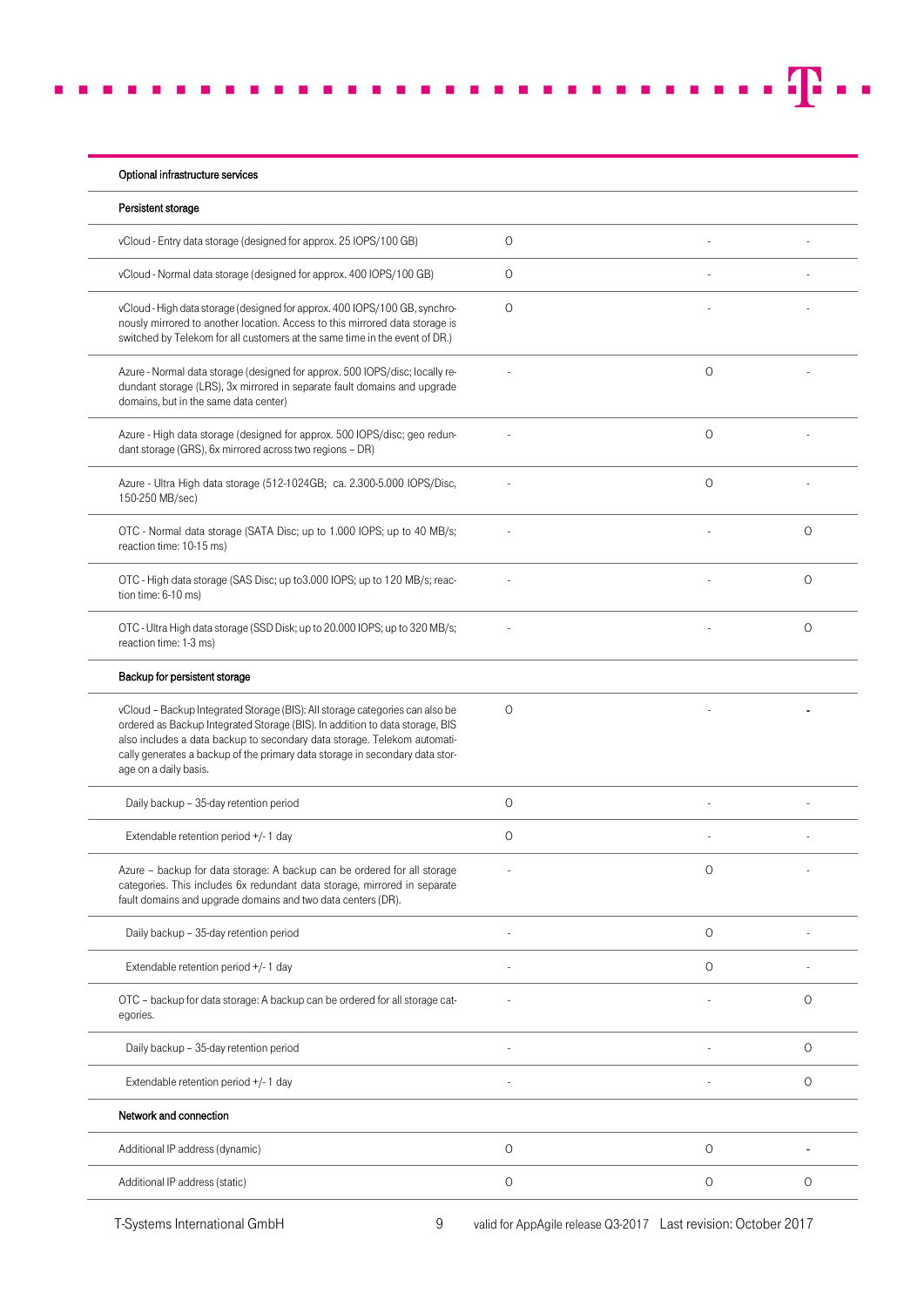|  |  |  |  |  |  |  |  |  |  |  |  |  |  |  |  | verseers en een een een een een een en <b>T</b> er |
|--|--|--|--|--|--|--|--|--|--|--|--|--|--|--|--|----------------------------------------------------|
|  |  |  |  |  |  |  |  |  |  |  |  |  |  |  |  |                                                    |
|  |  |  |  |  |  |  |  |  |  |  |  |  |  |  |  |                                                    |

| Additional bandwidth                                              |  |                                               |
|-------------------------------------------------------------------|--|-----------------------------------------------|
| Additional VPN tunnel                                             |  |                                               |
| Alternative data center connection                                |  |                                               |
| MPLS coupling (data center backbone service point of the network) |  |                                               |
| Dedicated line (e.g., DDV or Ethernet connection)                 |  |                                               |
| DC backbone connection                                            |  |                                               |
|                                                                   |  | X  available / O  optional / -  not available |